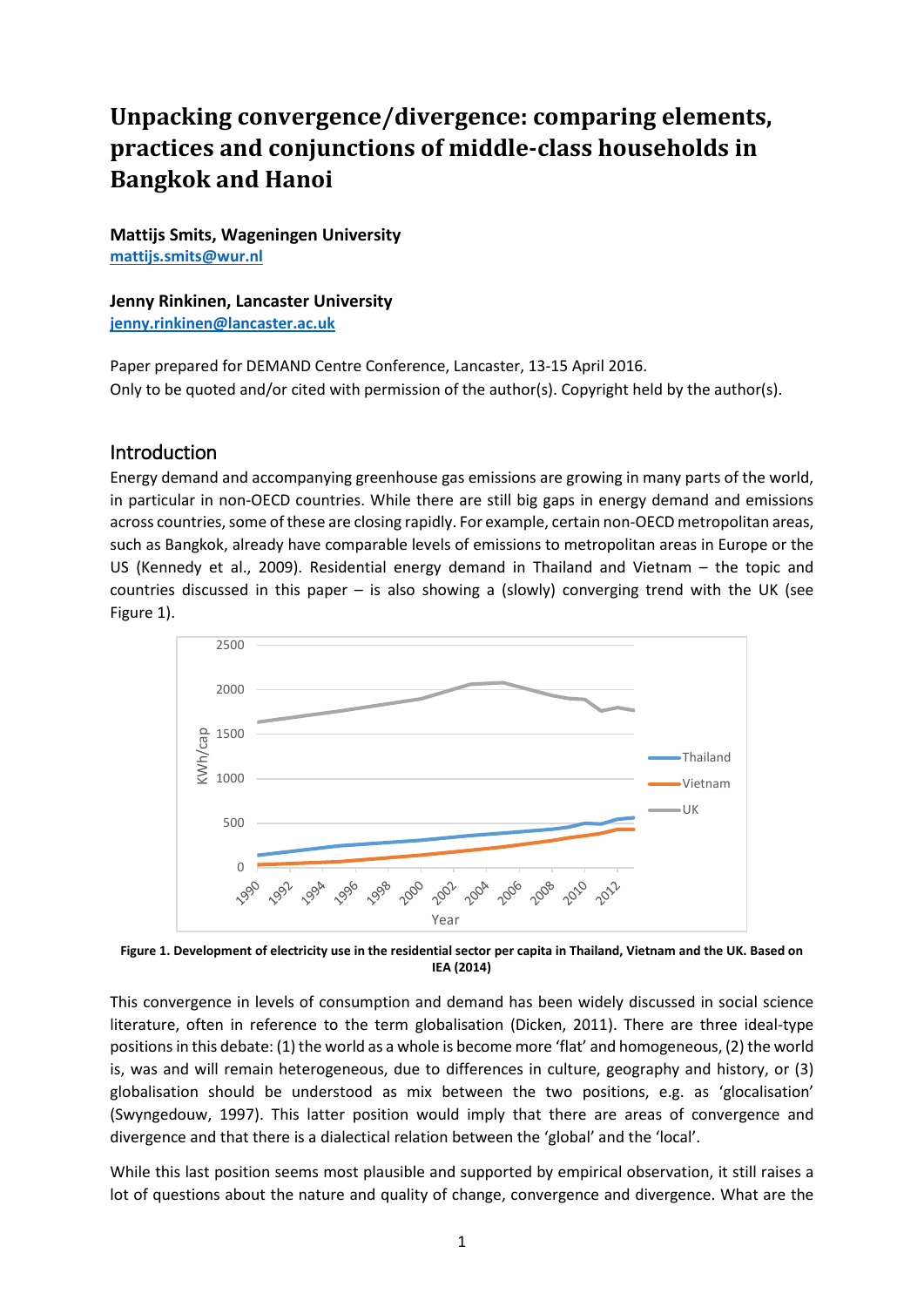areas of convergence and divergence? What is it exactly that is converging or diverging? When we are talking about energy for example, is it energy systems, culture, objects, ideas, behaviour? Within these, what is different and what remains similar? How can we do research into the nature of convergence/divergence?

One potential entry point into these issues is to look at the nature of comparative research across social science disciplines, such as anthropology and sociology. The traditional approach in anthropology has been to focus on individual villages as unique representatives of a certain culture. Comparison would be limited or implicit.<sup>[1](#page-1-0)</sup> On the contrary, sociology has traditionally had a stronger focus on comparison, for example of different classes, regions and countries. In this paper, we focus on theories of practice as straddling between these two disciplines. Employing a 'flat ontology', theories of practice are in a good position to draw connections between people, objects, infrastructures, and other things without making a priori assumptions about how things are related and whether they are similar or 'unique' [\(Nicolini, 2012;](#page-7-4) [Schatzki, 1996;](#page-7-5) [Shove, Pantzar, & Watson,](#page-7-6)  [2012\)](#page-7-6). At the same time, the lack of a notion of 'hierarchy' makes the idea of comparison also more complex. Indeed, what is/are the possible unit(s) of comparison within practice theory?

This paper aims to make a start to answer this question by zooming in on comparison in practice theory as underdeveloped aspect. It does so by outlining a possible way of comparison which distinguishes between different 'units' for comparing the dynamics of demand and discuss the methodological implications of this approach. Ultimately, the goal is to explore the possibilities of comparing energyrelated practices in (very) different contexts, without lapsing into narratives about homogenisation – the world is flat, the end of history, Eurocentrism – or narratives about difference and uniqueness – strong relativism. Moreover, we believe that understanding the nature of convergence and divergence using practice theory helps to see where interventions can be made (in the global circulation of elements), e.g. focusing on infrastructure, meanings, and policy.

Empirically, we draw on recent empirical fieldwork conducted in Bangkok (Thailand) and Hanoi (Vietnam) in February-March 2016. The fieldwork consisted of 30 household interviews – 25 in Bangkok, 5 in Hanoi – with the 'urban middle class' on the use of electronically powered appliances, such as kitchenware, air-conditioners, and washing machines. We focused on the urban middle class as a rapidly growing group of people who spent at least 1/3 of their disposable income on goods and services other than basic food/shelter [\(Economist, 2009\)](#page-7-7). This group makes up an increasing share of population and is responsible for an increasing share of energy demand in both countries. We asked interviewees about their everyday practices in the home and their use of (electric) appliances now and in their past. During the interview, a timeline with historical appliances in different houses the respondents had lived in was drawn. The interviewees also showed us around their house and their electronic appliances, which we then discussed and photographed. This paper draws on some preliminary findings and insights from this fieldwork, taking the kitchen as the key example.

## Comparison in theories of practice

 $\overline{a}$ 

Despite the seeming lack of interest in comparison in theories of practice, a few recent theoretical endeavours help to think about comparison. One of them is the analogy of 'zooming in/out' by [Nicolini](#page-7-4)  (2012). Another one is to distinguish between bundles and plenum of practices (e.g. [Schatzki \(2010\).](#page-7-8) In this paper, however, we draw mainly on the work and concepts developed b[y Shove et al. \(2012\)](#page-7-6) in *The Dynamics of Social Practice*. In this work, the authors distinguish between elements and practices,

<span id="page-1-0"></span> $1$  Arguably, this has changed with the increasing important of multi-site ethnography, recognising the importance of connections between places, people and things [\(Marcus, 1995;](#page-7-9) [Tsing, 2005\)](#page-7-10)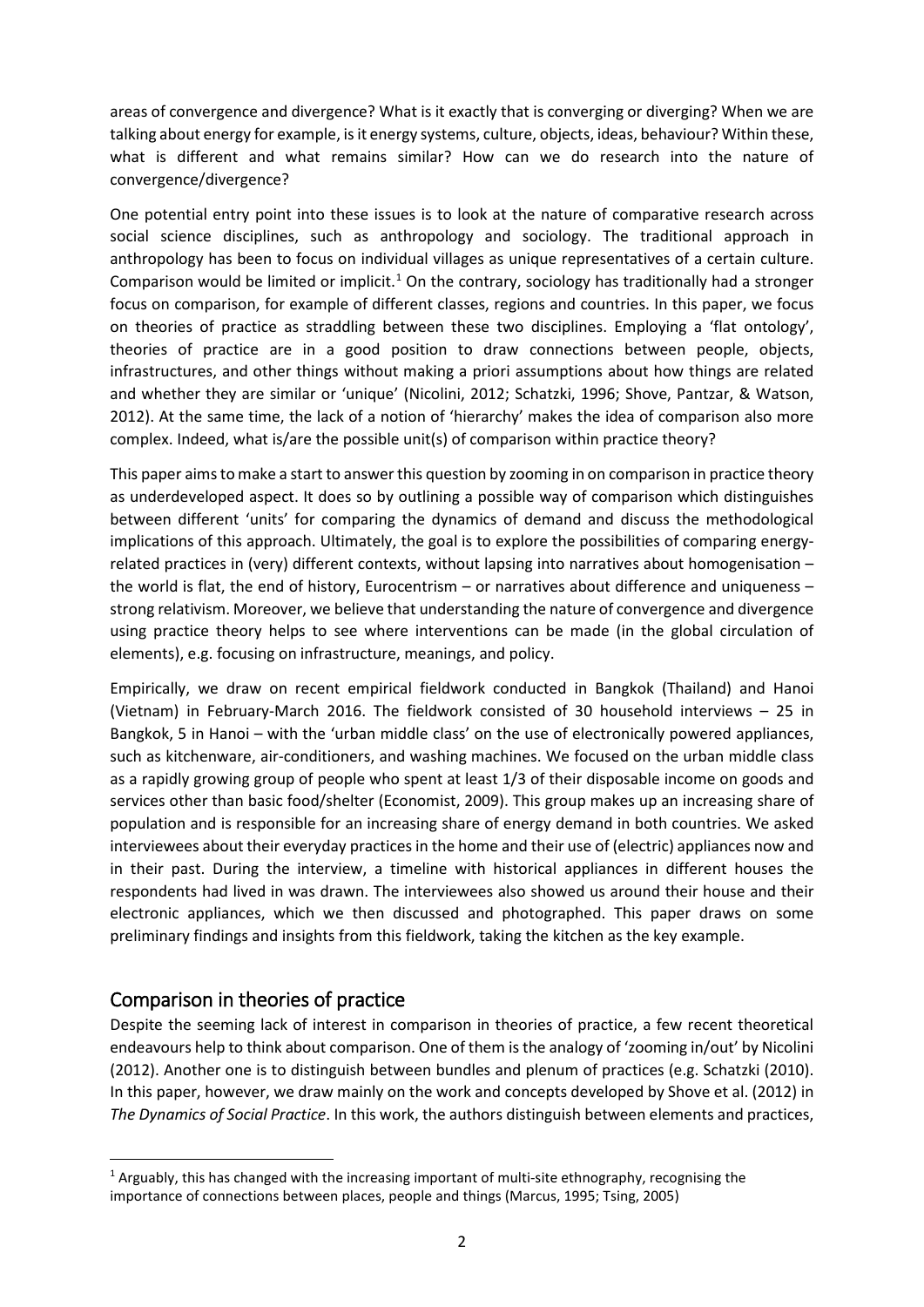which we consider to be two possible 'units' of comparison. In their theorisation, practices are argued to be made up of different elements, which can roughly be divided in materials, meanings and competences.

In this article, we introduce the concept of *conjunctions* as another 'unit'. We use this to analyse how practices and elements hang together within a certain time/space. As such, we conceptualise conjunctions as interconnections not only within practices, but rather between practices and their elements.<sup>[2](#page-2-1)</sup> Practically, this means that we can start to analyse certain spaces in the household as containers or sites of one or more conjunctions, in which various elements and practices intersect. Before we explore the value of conjunctions for comparison and understanding convergence and divergence, we first turn to the idea of comparing individual elements and comparing practices separately.

### Comparing elements

<span id="page-2-0"></span>**.** 

In this part of the paper, we explore whether the division between different units – elements and practices – also means that we can compare them across different sites, countries and cultures. When considering energy use for example, we could try to start by isolating one of the elements and compare across different cases and contexts. For example, we can focus on the material elements – such as fridges – involved in energy-related practices(keeping things cool). Indeed, in our research we see that a clear difference between the numbers and types of fridges that people are using. For example, middle class households in Thailand sometimes have two fridges, where in the past they often had none, or just a small one. Moreover, we could draw on statistics about the number of fridges in the UK, Thailand and Vietnam, for example.

Another type of comparison that looks at individual elements would be to compare the meanings associated with the practice of keeping things cool. When asked, most people say that they have a fridge to keep their food fresh (or for other purpose, see [Figure 2\)](#page-2-0). However, some bought their first fridge because they saw that other people also had a fridge. One elderly man remembered that they bought their first refrigerator not so much to keep their food fresh, but they liked the idea of being modern and having cold drinks, like their neighbours and people on television. Similarly, one could look at the skills involved. Before using fridges, people would have all kinds of different ways to have access to fresh food, for example daily shopping, storing food in special food cabinets, or use fermentation processes. The fridge has changed some of these skills and made some redundant.



**Figure 2. Fridge for storing cosmetics in Thailand.**

<span id="page-2-1"></span> $<sup>2</sup>$  For a more extensive introduction to conjunctions, please see the DEMAND conference paper by Rinkinen and</sup> Smits 'Conceptualising conjunctions: Understanding change in energy related practices in urban Southeast Asia' (workshop 3 – change).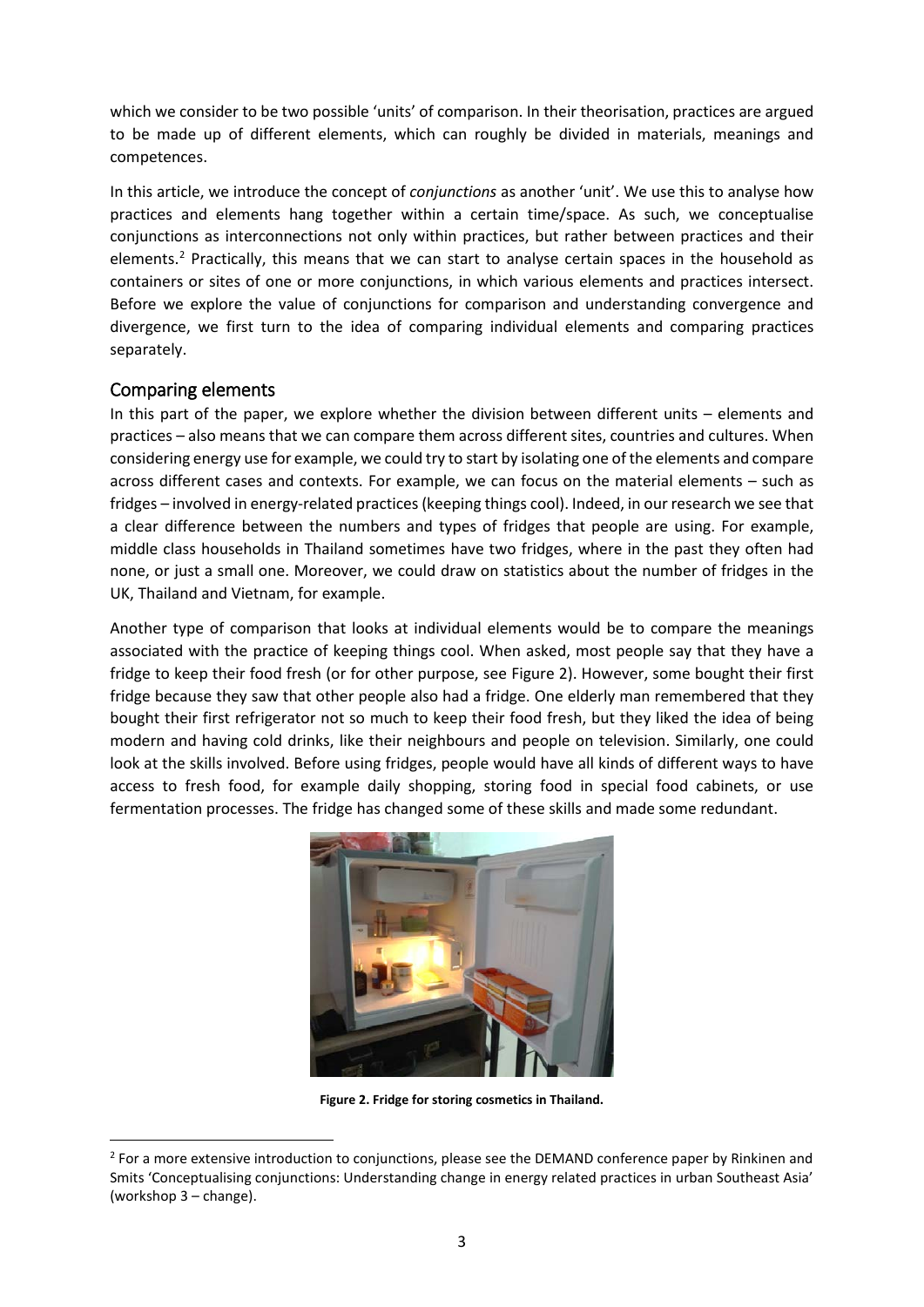The benefits of this type of comparison, focusing on individual elements, are relatively straightforward. One can look in isolation at one or more elements constituting practices and make some comparison across time and space. However, there are also a number of shortcomings to this approach. One of them is that there is tendency to focus on tangible (material) elements over intangible ones, such as the focus on devices, objects and infrastructure. Another, more fundamental, problem is that this type of comparison is fundamentally reductionist, while practice theorists stress that practices cannot simply be reduced to their elements.

### Comparing practices

Another way of comparison – to give insights in process of convergence and divergence – would be to compare across practices themselves. One way to compare practices is to differentiate between how much time practitioners devote to each practice. For example, Warde, Cheng, Olsen, and Southerton (2007) compare eating practices across five countries using time-use data. While such studies make important observations on the temporal profiles of practices, they often fail to grasp other elements and more nuanced spatial and material dimensions of practice.

The distinction between practices-as-entities and practices-as-performances is useful to consider the idea of comparing practices [\(Schatzki, 1996\)](#page-7-5). The position of practice-as-entities suggests that practices such as sleeping, eating, cooking, travelling, are happening all over the world, which should – in principle – make it possible to compare them. The other position, practices-as-performances, suggests that practices are always locally situated and time and place-bound. This would make all practices unique and therefore – strictly speaking – also impossible to compare. After all, no practice can be the same twice, just like the Heraclitus' saying that you cannot step into the same river twice.

Taken to their extreme, these two positions are not very useful in empirical studies on comparison. If we see all practices as unique, it would be impossible to make any meaningful comparison. On the other hand, it seems that generic categories of practices – like shopping, gaming, [\(Figure 3\)](#page-3-0) – will not take us much further either, in particular when we are interested in processes of convergence and divergence. In this article, we recognise that any type of comparison would need to conceptualise practices in between the two positions outlined above, possibly acknowledging both practices as entities as well as performance. In order to do so, we first make some observations, drawing on the idea of elements of practices again.

<span id="page-3-0"></span>

**Figure 3. Gaming in Thailand.**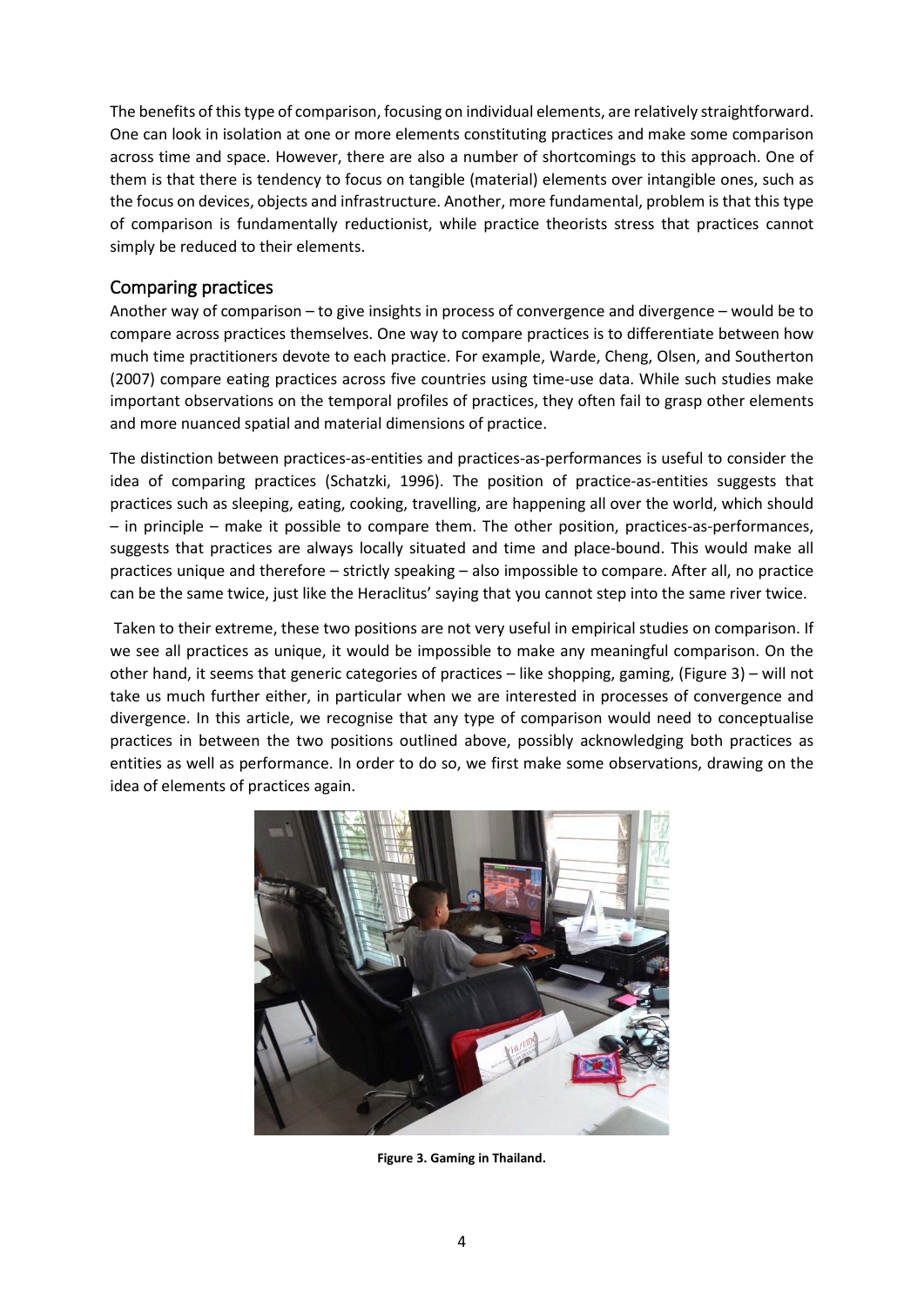The first observation is that when studying similar practices (across households, countries, etc.), there is a huge variety in the type of stuff, meanings and skills involved. In other words, the 'same' doing or saying can involve a wide variety of elements. For example, eating out is something that most people in Finland or the Netherlands (the authors' countries) would consider something special, infrequent and (often) more expensive. In Vietnam, however, most of the interviewees would either eat or buy their daily breakfast from one of their nearby shops, for pragmatic reasons (quick and cheap). This makes us aware that we should be sensitive to these differences, in particular when we compare across very different contexts.

Another observation is that the involvement of similar elements does not necessarily imply similar practices. Drawing on the example of the fridge again, it can be used for keeping food cool, but also for storing medicines and cosmetics in hot and humid countries like Thailand and Vietnam. Similarly, ideas about good and safe food feed into widely different practices. In Vietnam, concerns about food safety were often mentioned in the interviews, feeding into a variety of food practices, such as knowing the right street vendors and going to (more expensive) supermarkets [\(cf. Wertheim-Heck, 2015\)](#page-7-11).

The above observations point to the possibilities, but also the potential problems of comparing practices. Most importantly for this paper, comparing practices provide limited insights in the processes of convergence and divergence. In order to overcome some of these limitations, we need to come up with an approach that helps us analyse elements and practices in time and space.

### Comparing conjunctions

As mentioned, the idea of conjunctions emphasises how practices and elements hang together in time and space. We might think about the kitchen as a conjunction, in which different practices come together, such as cooking, eating, relaxing, and entertaining. These practices depend on a number of objects and other elements, for example cupboards, stoves, and appliances. As the above paragraphs show, it is difficult to disentangle these elements and practices. What they share, however, is that they are all are enacted within the same space, i.e. the kitchen. That said, the notion of conjunction implies that the performances in the kitchen are also necessarily connected to other practices that extend to other spaces in and outside the house, e.g. shopping for food, going to work.



**Figure 4. Kitchen in Vietnam, in private house**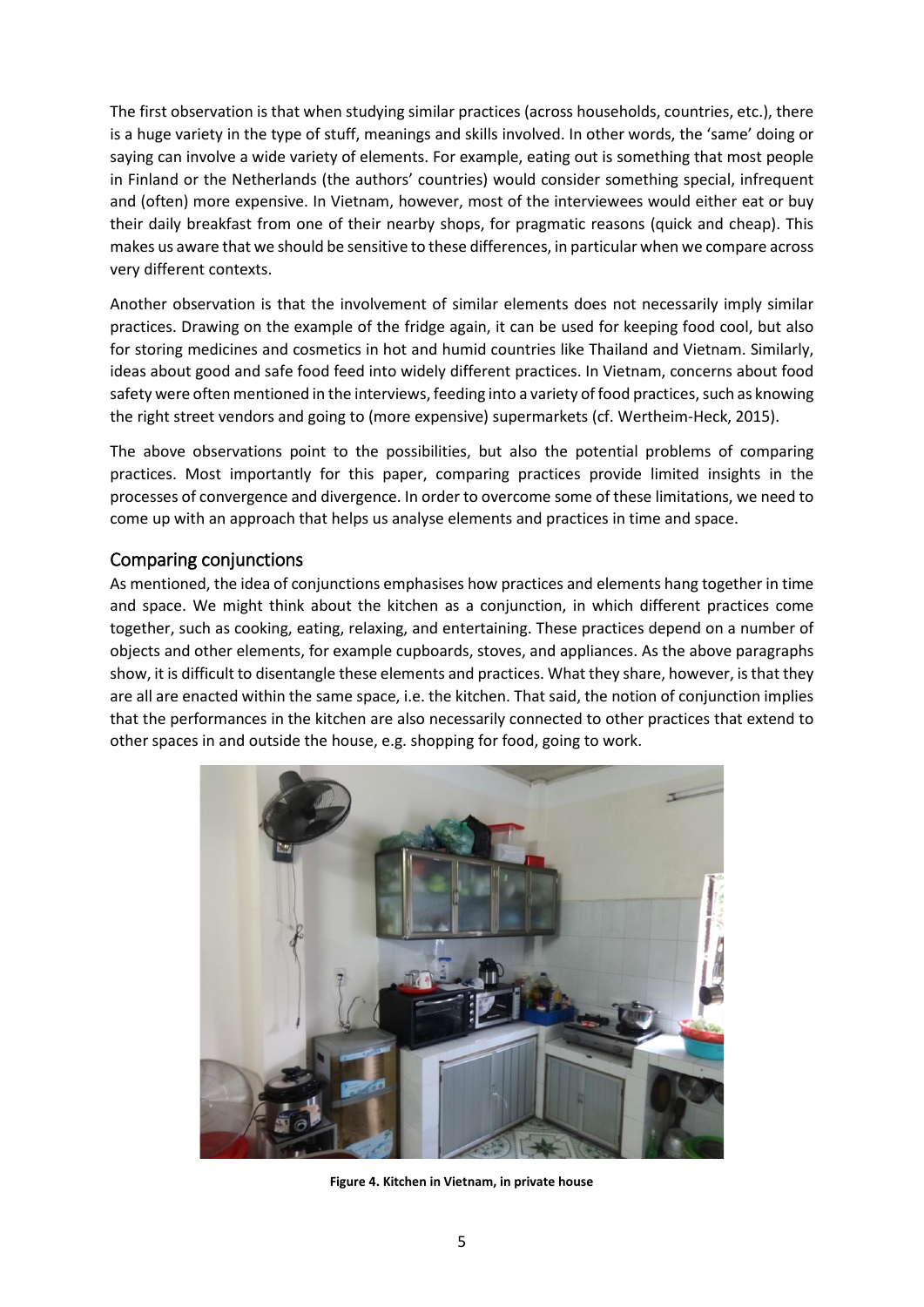The advantages of focusing on conjunctions is that it makes it possible to see patterns across different households. For example, certain appliances virtually always go together in Thai and Vietnamese middle class households, such as the rice cooker, the fridge and the stove (often gas, sometimes electric or induction). Keeping cool during cooking is usually done with a fan, with air conditioners more commonly found in bedrooms and sometimes living rooms. Most of the food is stored in the fridge or freezer nowadaysin order to be able to buy things in advance and prevent them from spoiling or attracting insects. Traditional Thai or Vietnamese kitchens are built at the back of the house, often partly outside. This means that the smell of food does not enter the house and can leave quickly, which is useful when frying of garlic, chilies and other spices. These observations suggest that while appliances may be 'global' (such as a microwave), their role in the conjunction is more specific for the Thai or Vietnamese context.

Building on these patterns of elements and practices, conjunctions also allow us to analyse how this hanging together is related to different types of change. One of these changes is that people have generally become wealthier and have gained access to more and different appliances. This is true for most households in the two countries, but even more so for middle class households. Moreover, food is more widely available from different types of outlets and increasingly less seasonal dependent. These general trends affect the conjunctions in the kitchen (and often other spaces in the house too). More appliances means less time spent on cooking; increasing amounts of types of food and outlets leads to bigger fridges with multiple doors (for different temperatures); and busy lives and longer working hours means more meals eaten outside and more use of the microwave. These are just some examples of how these changes affect (parts of) the kitchen conjunctions in Vietnam and Thailand.

Another type of change is related to the change in housing situation. Middle class people in Bangkok and Hanoi are increasingly switching from the 'traditional' Thai and Vietnamese private houses in favour of condominium living and 'modern' private houses on housing estates (also known as 'gated communities'). This is partly because developers are playing a stronger role and are building more of these houses now, and also because land is extremely expensive in both cities (Interview with developer in Bangkok, 26-02-2016). This usually has important consequences for conjunctions in the household. Focusing on the kitchen again, condos often have kitchens (semi-)attached to the living room, and there are very limited possibilities to cook outside (although one couple managed to put a barbecue on their very small balcony). Therefore, these kitchens need extractor hoods to prevent smells from spreading through the house. Moreover, many of our interviewees reported change in their shopping practices after moving to live in a condominium. A typical example would be to go to a big supermarket every week, combined with picking up some fresh food on the way back from work a few times per week. More than one interviewee never cooked at home during the week, only in the weekends. Living in a condo therefore has an important influence on the types of appliances used, but also on the frequency and type of cooking and food shopping practices. Taking a conjunctionsperspective helps us to start connecting these changes and compare them across our field sites and other places.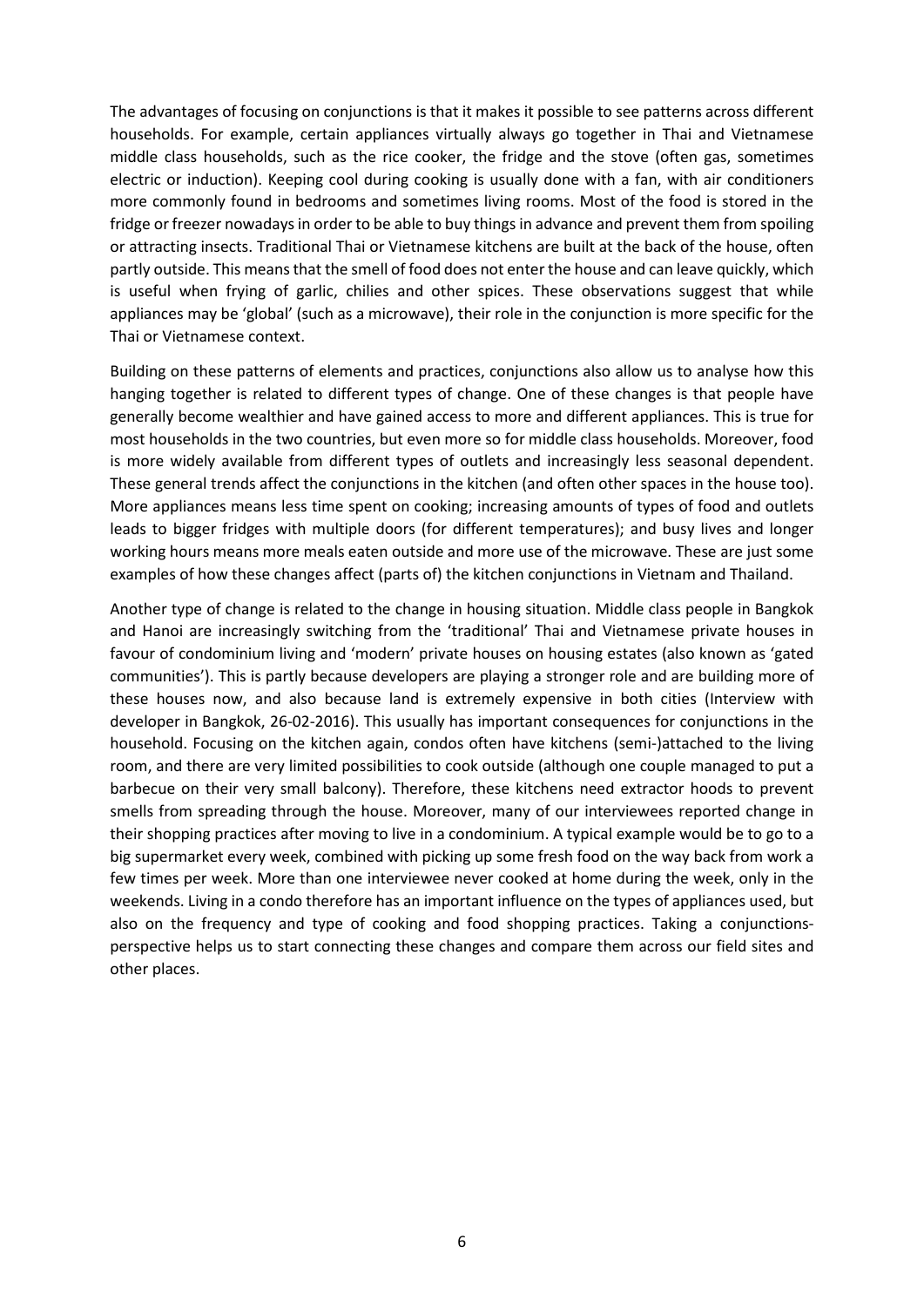

**Figure 5. Kitchen in Vietnamese condominium**

## Discussion and conclusion

This paper started off with the observation that energy demand seems to be converging, i.e. the gaps between richer and poorer countries are getting smaller, but that we do not know much about the mechanisms of convergence (or divergence, for that matter). This paper employs practice theoretical perspective to unpack different possible types of comparison, drawing on the distinction between elements, practices, and conjunctions. Drawing on some initial findings from household interviews in the Bangkok and Hanoi, we argue that while it is possible to compare different elements or practices, this poses some shortcomings. Therefore, we introduced the idea of conjunctions, emphasising how elements and practices hang together in time and space.

One of the implications of comparing conjunctions is that it becomes possible to see how elements and practices are co-dependent and co-evolving. While there is an enormous variety in the way people live, we can nonetheless distinguish some key trends. First, in all of the interviews, we can see an increasing dependence on energy-related practices. People are accumulating increasing numbers of appliances, including bigger fridges, second TVs, new kitchen appliances, etc. These appliances become part of the conjunctions in different spaces of the house, such as the kitchen, living room, bed room, etc. Second, these conjunctions are shaping and shaped by other practices beyond the household, such as transportation, shopping and working. The daily rhythms and practices and appliances lock households into new patterns of energy consumption and dependence, often higher than what it was before. Third, the change towards more 'modern' housing styles, such as private houses in gated communities and condos (apartments), is a very important factor shaping conjunctions and energyrelated practices.

While the jury is out on how to conceptualise conjunctions and whether the idea of conjunctions can be more widely used, we have shown that thinking more carefully how things hang together and intersect helps us to think through some of our empirical data and start comparing across sites and countries. Throughout the paper, we have made some first analyses and comparisons, showing interesting differences and similarities within and between Thailand, Vietnam and – for the moment mainly implicitly – other countries, such as the UK and the Netherlands. More than simply an academic exercise, we can also identify some implications for policy. For example, the new conjunctions created